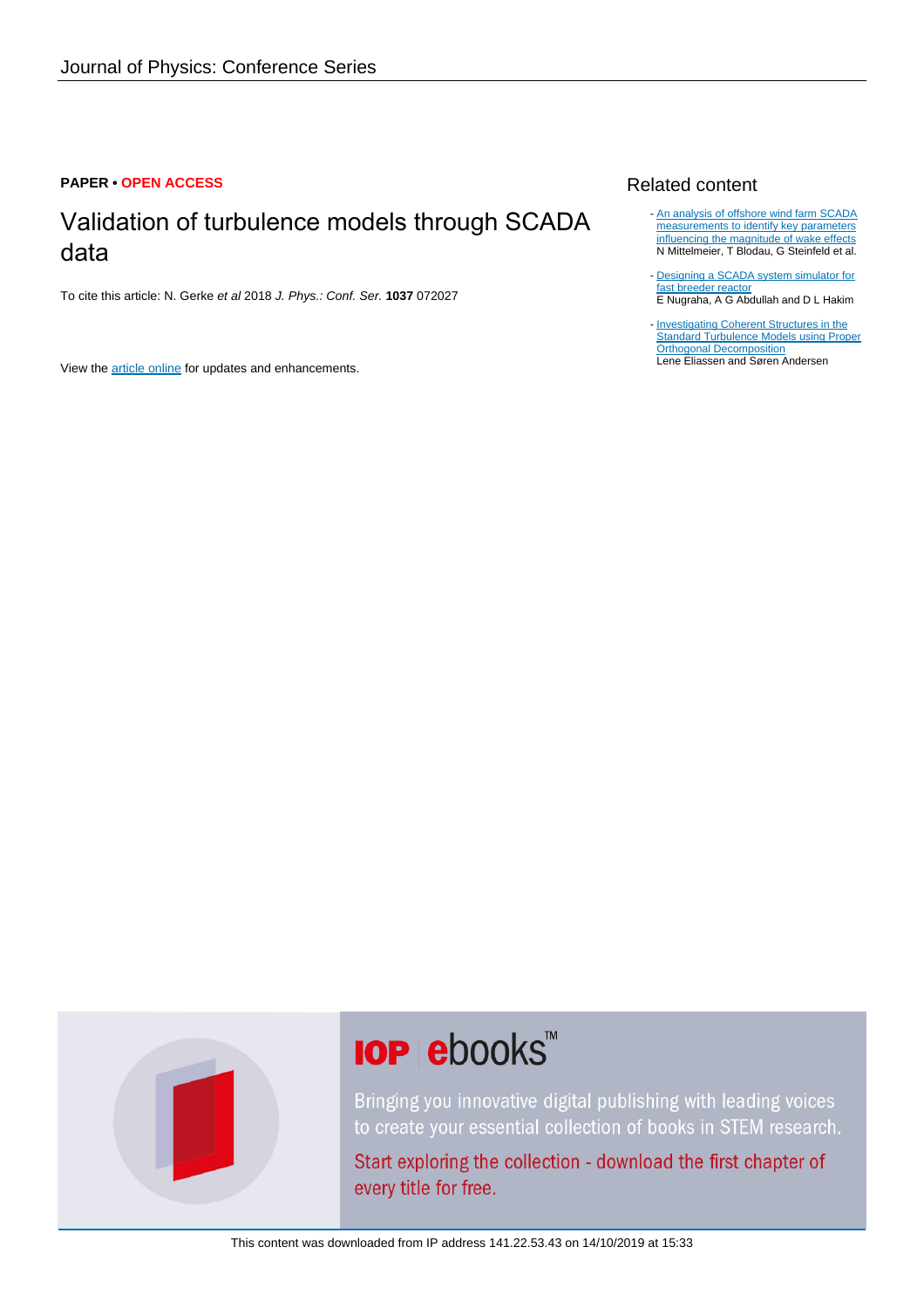# **Validation of turbulence models through SCADA data**

**N. Gerke<sup>1</sup> , I. Reinwardt<sup>1</sup> , P. Dalhoff<sup>2</sup> , M. Dehn<sup>3</sup> , W. Moser<sup>4</sup>**

<sup>1</sup> Research assistant, Hamburg University of Applied Sciences, Hamburg Germany

<sup>2</sup> Professor, Hamburg University of Applied Sciences, Hamburg Germany

<sup>3</sup> Senior Engineer, Nordex Energy GmbH, Hamburg, Germany

<sup>4</sup> Senior Expert Engineer, Nordex Energy GmbH, Hamburg, Germany

E-Mail: nils.gerke@haw-hamburg.de

**Abstract**. This analysis compares engineering turbulence models to SCADA measurements from operating wind farms. The investigated models are S. Frandsen, G.C. Larsen and D.C. Quarton, which all overestimate the wake added turbulence intensity. The model closest to the SCADA measurements is the model of G.C. Larsen, which confirms the findings of T. Sørensen et.al in [1].

#### **1. Introduction**

The wake induced turbulences calculated in the planning phase of a wind farm have a great influence on the layout and sector management of the farm. If these turbulences are overestimated, the highest possible energy yield will not be reached. If they are underestimated the resulting fatigue loads exceed the forecasted ones due to the wake induced turbulences, resulting in a shorter life time of the turbine. Thus, it is important to use a validate model which is representative for the turbines inside the calculated wind farm.

The turbulence models used in engineering have been calibrated with wind turbines which are already obsolete. Hence, it is questionable if these models are producing results that are applicable for modern multi megawatt wind turbines. In this analysis, the most common engineering turbulence models will be compared with Supervisory Control and Data Acquisition (SCADA) data from operating onshore wind farms in the two to three megawatt class.

The validation data is obtained from three wind farms in the Midwest region of the United States and one wind farm in the South Central region of the United States. All wind farms are IEC III Class sites and show an equally distributed low ambient turbulence with similar average annual wind speeds. All the terrain is flat, has no significant incline and no forest or higher buildings nearby the wind farm.

In this analysis wake effects from neighboring turbines, including multiple wake situations, will be used in the validation process of the engineering turbulence models.

#### **2. Validation**

In this study three of the most common engineering turbulence models will be examined. All of them are either part of the "European Wind Turbine Standards II" (EWTS II, [2]) or the IEC 61400-1

1 Content from this work may be used under the terms of the[Creative Commons Attribution 3.0 licence.](http://creativecommons.org/licenses/by/3.0) Any further distribution of this work must maintain attribution to the author(s) and the title of the work, journal citation and DOI. Published under licence by IOP Publishing Ltd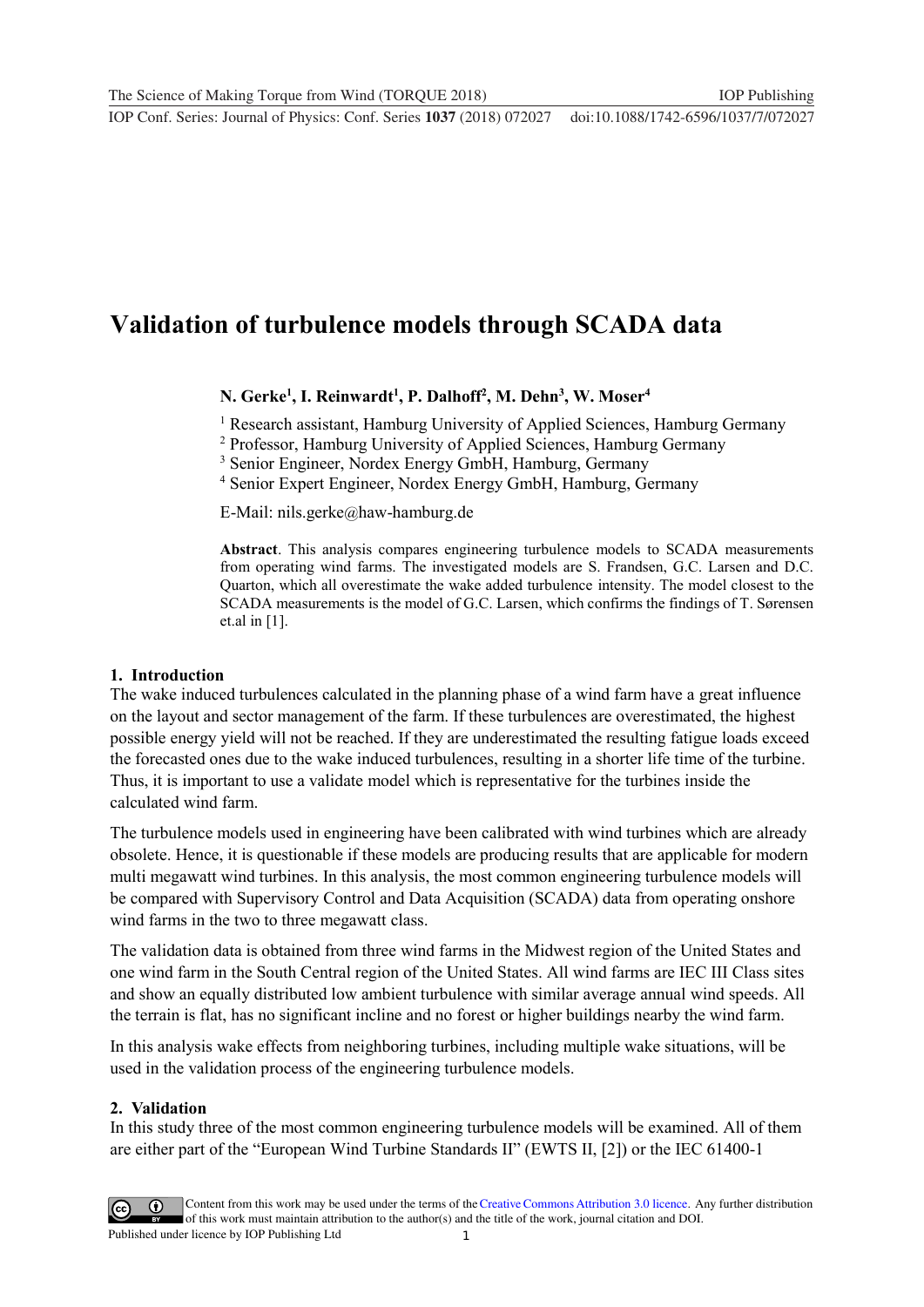guideline [3]. Furthermore, all models are implemented in industry wide used site assessment software tools such as DNV GL WindFarmer [4] or EMD windPRO [5].

Below the formula for the calculation of the wake added turbulence intensity (TI)  $I_{add}$  for each model is shown:

- S. Frandsen, published 2006 [6], included in [3], implemented in [4] and [5]:

$$
I_{add} = \frac{1}{1.5 + \frac{0.8 \cdot s}{\sqrt{c_T(v_{Hub})}}}
$$
(1)

with  $c_T$  the thrust coefficient,  $v_{Hub}$  the wind speed at hub height and s the downstream distance normalized by rotor diameter.

- G.C. Larsen, published 1998 [7], included in [2], implemented in [5]:

$$
I_{add} = 0.29 \cdot s^{-\frac{1}{3}} \cdot \sqrt{1 - \sqrt{1 - c_T(v_{Hub})}}
$$
 (2)

D.C. Quarton with modified parameters from [8], included in [2], implemented in [4] and [5]:

$$
I_{add} = 5.7 \cdot c_T^{0.7} (v_{Hub}) \cdot I_{amb}^{0.68} \cdot \left(\frac{x}{x_n}\right)^{-0.96}
$$
 (3)

with x the downstream distance,  $x_n$  the beginning of the far wake section and  $I_{amb}$  the ambient turbulence.

For all models the total turbulence intensity  $I_T$  is calculated as proposed in [9]:

$$
I_T = \sqrt{I_{amb}^2 + I_{add}^2} \tag{4}
$$

#### *2.1. Validation method*

In an optimal measuring campaign, the turbulence intensity of each turbine would be measured in front of the rotor. These measurements are not available, hence this validation is based on SCADA data where the wind is measured on the nacelle behind the rotor by nacelle anemometers. As a result, the absolute values of the turbulence intensities cannot be compared, but the increase in turbulence intensity between the up- and downstream turbine can. A schematic of this method is shown in Figure 1.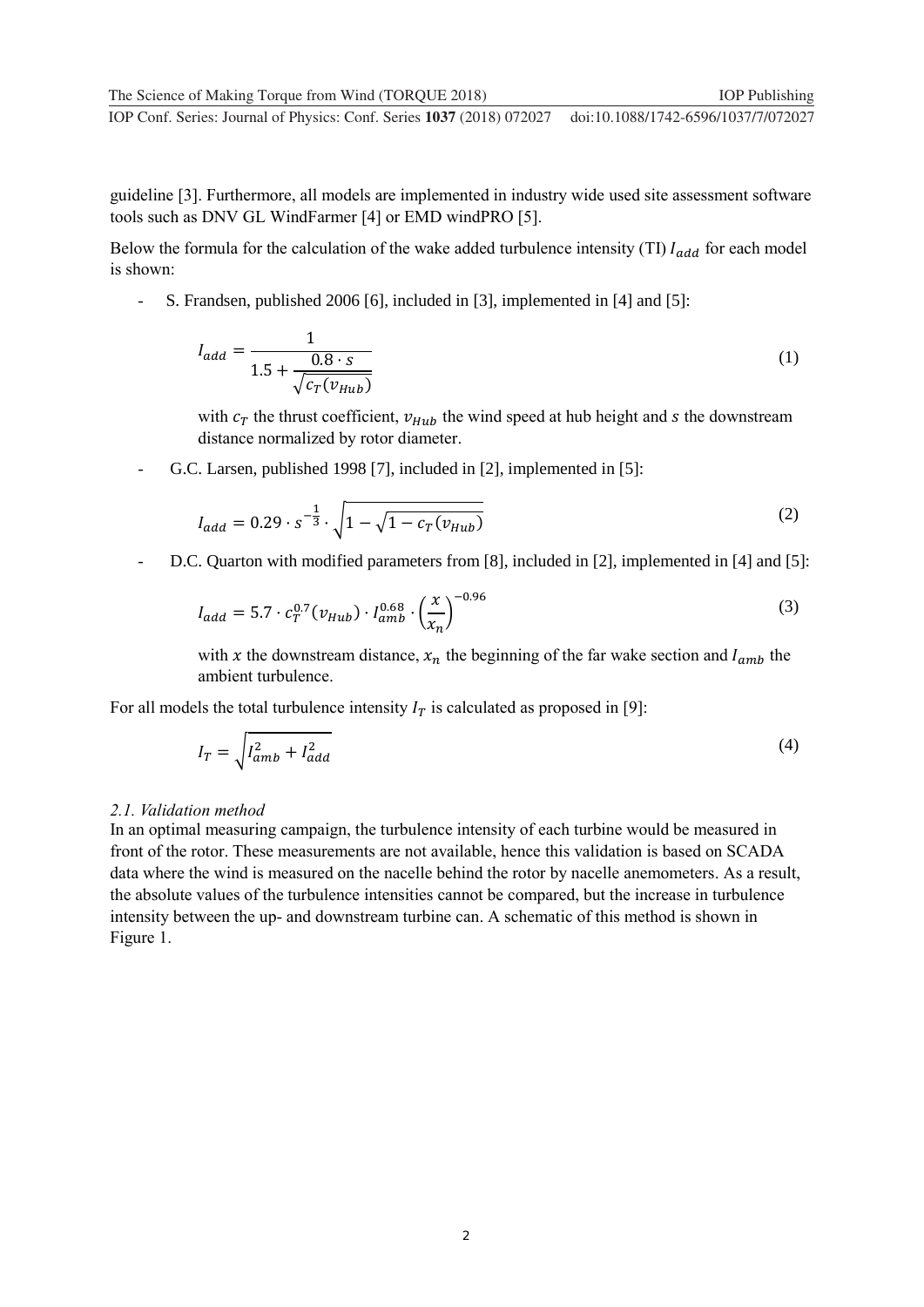

**Figure 1.** Schematic: Validation method

To use this approach, it is important to show that the increase in turbulence intensity between two turbines is equal when measured in front of the rotor to the increase measured behind the turbines. In the first step it is determined whether measurements upwind of the rotors are equal for turbines of the same type at free flow. Therefore, the difference of the measured turbulence intensity at free flow from two neighboring turbines was examined at different wind speeds.

The evaluation was done for a wind farm which layout is shown in Figure 2. The main wind direction is south, the ambient turbulence intensity is low and equally distributed. All turbines in this farm are Nordex N100 2.5 MW with a hub height of 100 m and a rotor diameter of 100 m. In Figure 3 the mean absolute difference between the turbulence intensity measurements of two nearby turbine is shown as well as the measuring accuracy of the ultra-sonic anemometer of the wind turbines SCADA system. The difference between two nearby turbines is taken to assure that both turbines experience similar wind conditions. The evaluation shows that the absolute difference of two nearby measurements at free flow (180°  $\pm$  7.5°) is within the measuring accuracy of the anemometer. This leads to the conclusion that the influence of the nacelle and the rotor on the turbulence intensity measurement is negligible for turbines of the same type.





**Figure 2.** Wind farm layout **Figure 3.** Comparability of nacelle turbulence intensity measurement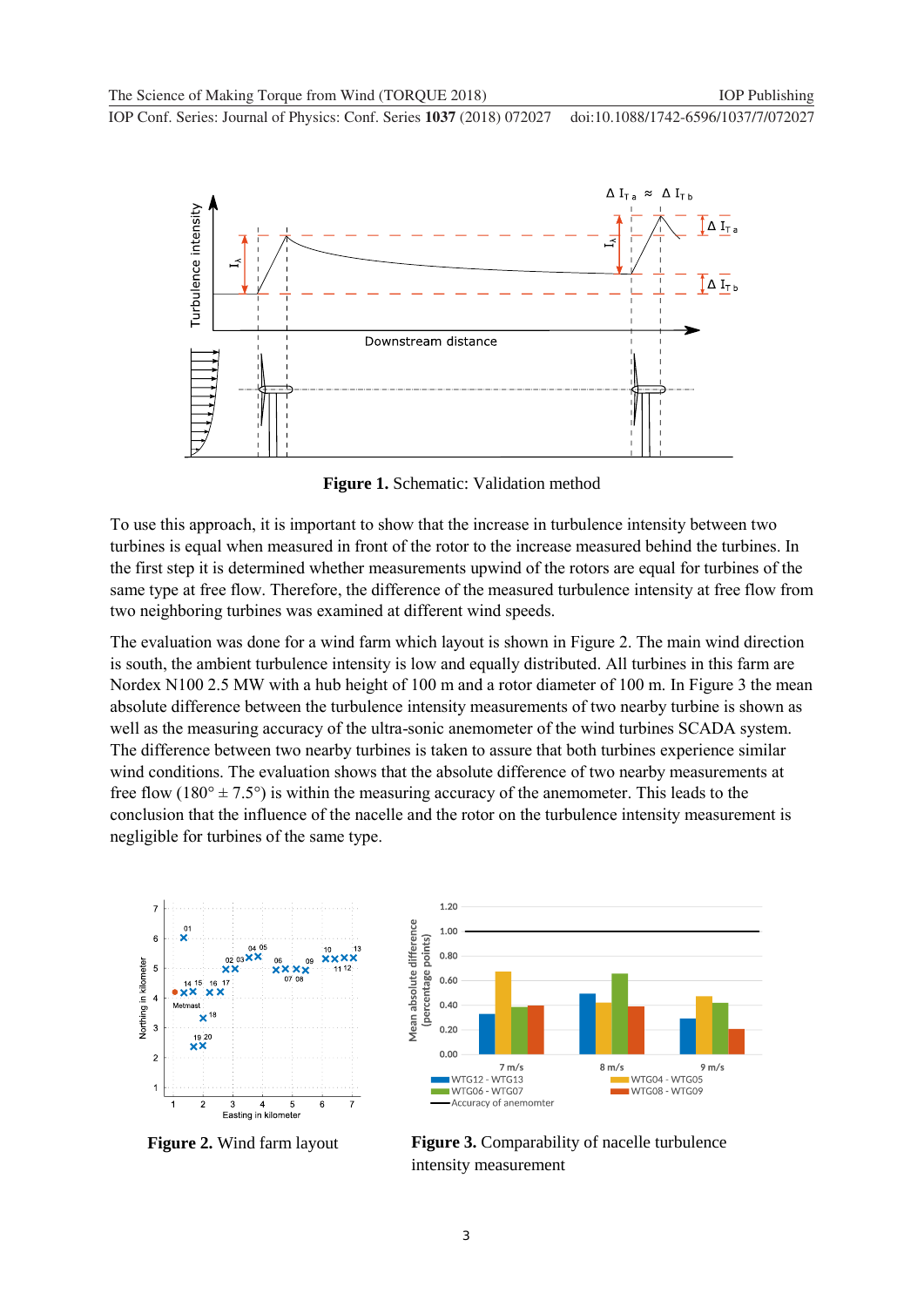In the second step it is necessary to show that the increase of turbulence intensity measured in front and behind the rotor does not strongly depend on the wind speed. Behind the turbine, the velocity of the wind decreases whereas the turbulence increases. Therefore, the turbulence intensity measured by the met mast shown in Figure 2 is compared to the turbulence intensity measured by turbine 14 at a wind direction interval of  $270^{\circ} \pm 7.5^{\circ}$ . The results are shown in Figure 4. As you can see from the qualitative course of both turbulence intensity measurements as well as from the quotient of both curves referenced to the right-hand y-axis, the difference between the measurement on the met mast and the turbine nacelle can in good approximation be described as a constant factor at all wind speeds.

Thus, the difference between the total turbulence intensities measured from the SCADA systems of two nearby turbines is assumed approximately equal to the turbulence intensity difference in front of their rotors.



**Figure 4.** Comparison of TI measured by met mast and SCADA

The difference in total turbulence intensity of the models for a single wake situation is calculated as shown below.

$$
\Delta I_{T-Model} = \sqrt{I_{amb}^2 + I_{add}^2 - I_{amb}}
$$
\n(5)

#### *2.2. Results – Single wake situation*

As a representative example for all measurements, only turbine pair 4 - 5 of the single wake measurements will be discussed. As pictured in Figure 5 the full wake situation between 4 and 5 is analyzed at a wind direction of  $263^{\circ} \pm 7.5^{\circ}$ . The downstream distance is approximately three rotor diameters. The observed wind speed range is 5 to 15 m/s binned in 1 m/s steps. Higher wind speed could not be considered because of a low data availability.

The measurements show a slight decline in the turbulence intensity difference over wind speed due to the higher extinction of the wake induced turbulences at increasing wind speeds. The measurement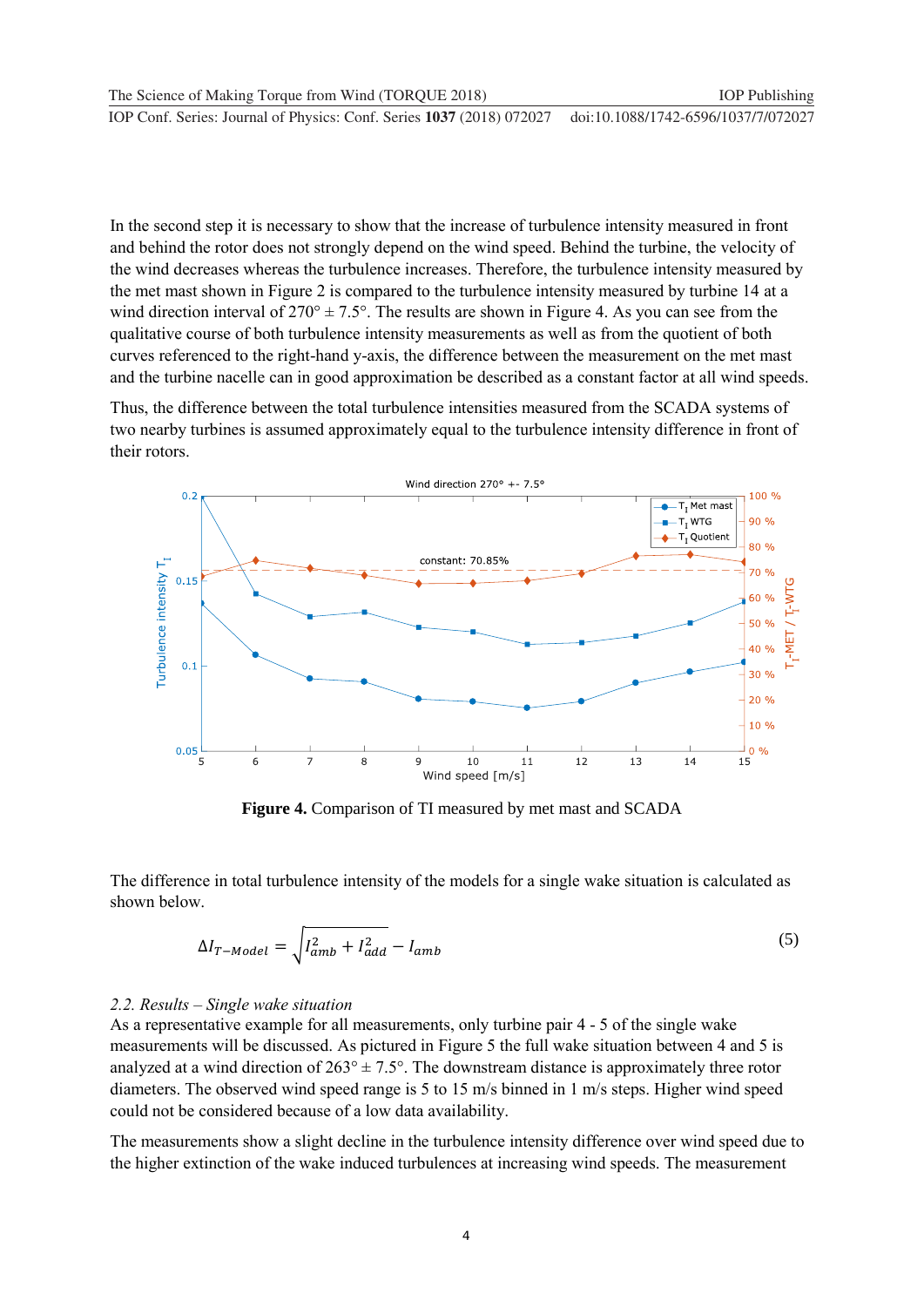shows significant lower turbulence intensity compared to all models, so all analyzed models overestimate the turbulence intensity as pictured in Figure 6. The model closest to the measurements is the G.C. Larsen model. The D.C. Quarton model extremely overestimates at wind speeds under 10 m/s. Also the model does not follow the measuring trend. The S. Frandsen model continuously overestimates the measurements by a factor of about four.

This was observed at all examined single wake situations in all analyzed wind farms, the measured difference in total turbulence intensity was always lower than the calculated difference from the models. Overall, the G.C. Larsen model showed the best results for a single wake situation.





**Figure 5.** Single wake situation **Figure 6.** Single wake WTG 4-5 model vs. meas.

The results of all examined turbine pairs from the four different measuring sites are shown in Figure 7. It shows the difference in turbulence intensity over the downstream distance at a given wind speed of 7 m/s. As already said only the G.C. Larsen model estimates the measurement fairly, the remaining models highly overestimate for downstream distances lower than 7 rotor diameters.



**Figure 7.** All measurements  $I_T$  over downstream distance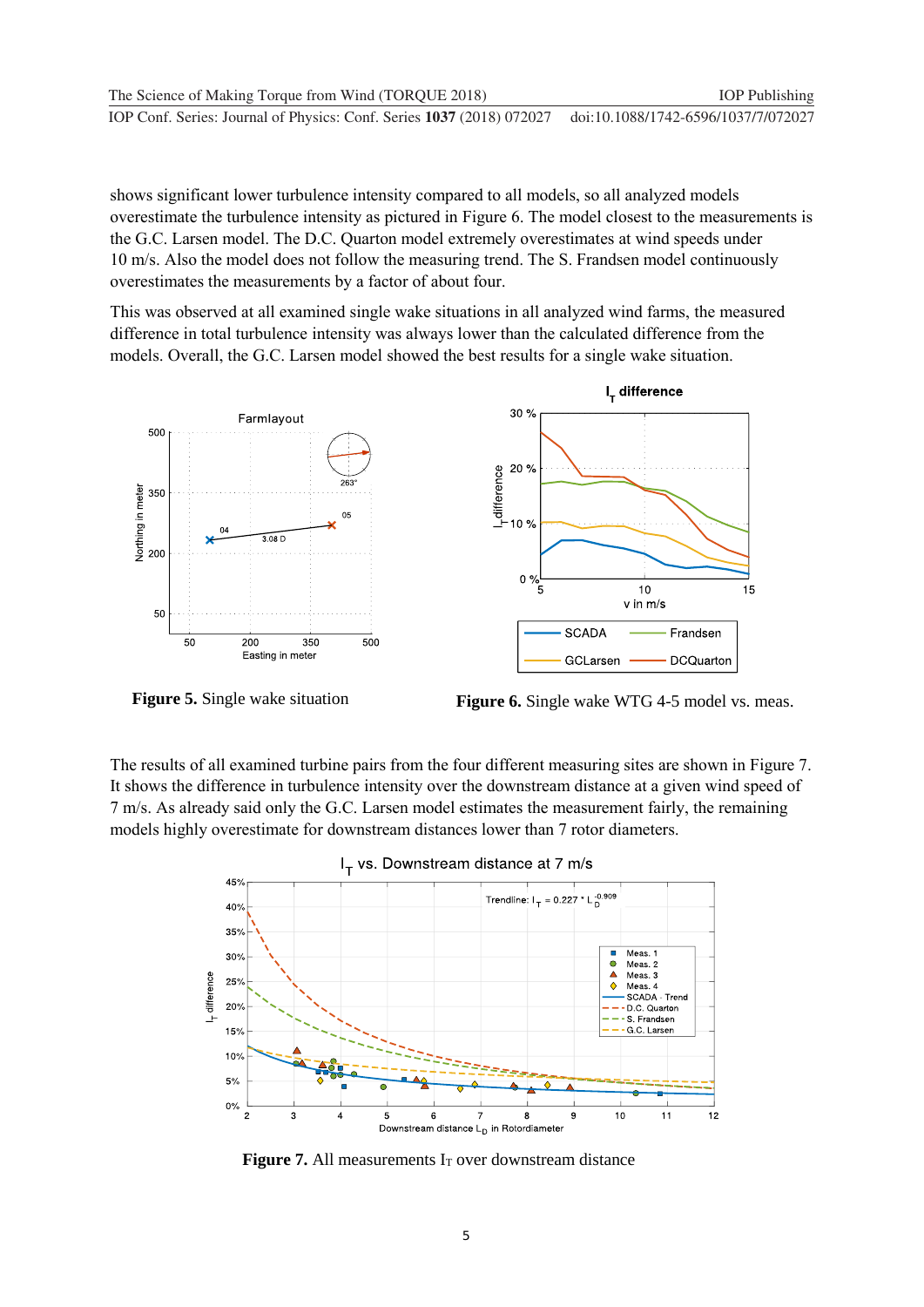#### *2.3. Results - Multiple wake situation*

Furthermore, multiple wake situations are analyzed. In the turbulence intensity models multiple wakes are considered as increase of ambient turbulence intensity. The calculation for a double wake situation is shown in formula (6), a generalized formula is given in (7).

$$
\Delta I_{T-Model} = \sqrt{\left(\sqrt{I_{amb}^2 + I_{add}^2[s_0]}\right)^2 + I_{add}^2[s_1] - I_{amb}}
$$
(6)

$$
\Delta I_{T-Model} = \sqrt{I_{amb}^2 + \sum_{i=0}^n I_{add}^2[s_i] - I_{amb}} \tag{7}
$$

For the investigation of a double wake situation the turbines 7, 8 and 9 from the wind farm shown in Figure 2 are examined. An enlarged section of the windfarm layout is given in Figure 8. At a wind direction of  $94^{\circ} \pm 7.5^{\circ}$  the turbines are nearly in a perfect row and the deviation of the centerline is less than 5 meters.

The results are displayed in Figure 9. At the left-hand side, the single wake situation from turbine 9 to 8 is shown. On the right-hand side, the double wake situation from turbine 9 to 7 is shown. Again, all models overestimate the measurement. This is true for single and double wake situations. It is notable that the measured turbulence intensity difference is only slightly higher in a double wake situation than in a single wake situation. Here not only the models overestimate the wake added turbulence intensity also the summation formula (7) increases the conservative effect of the models. Hence the models greatly overestimate the turbulence intensity in double wake situations.



**Figure 8.** Enlarged layout snippet of double wake situation



**Figure 9.** Single wake and double wake: Model vs. measurement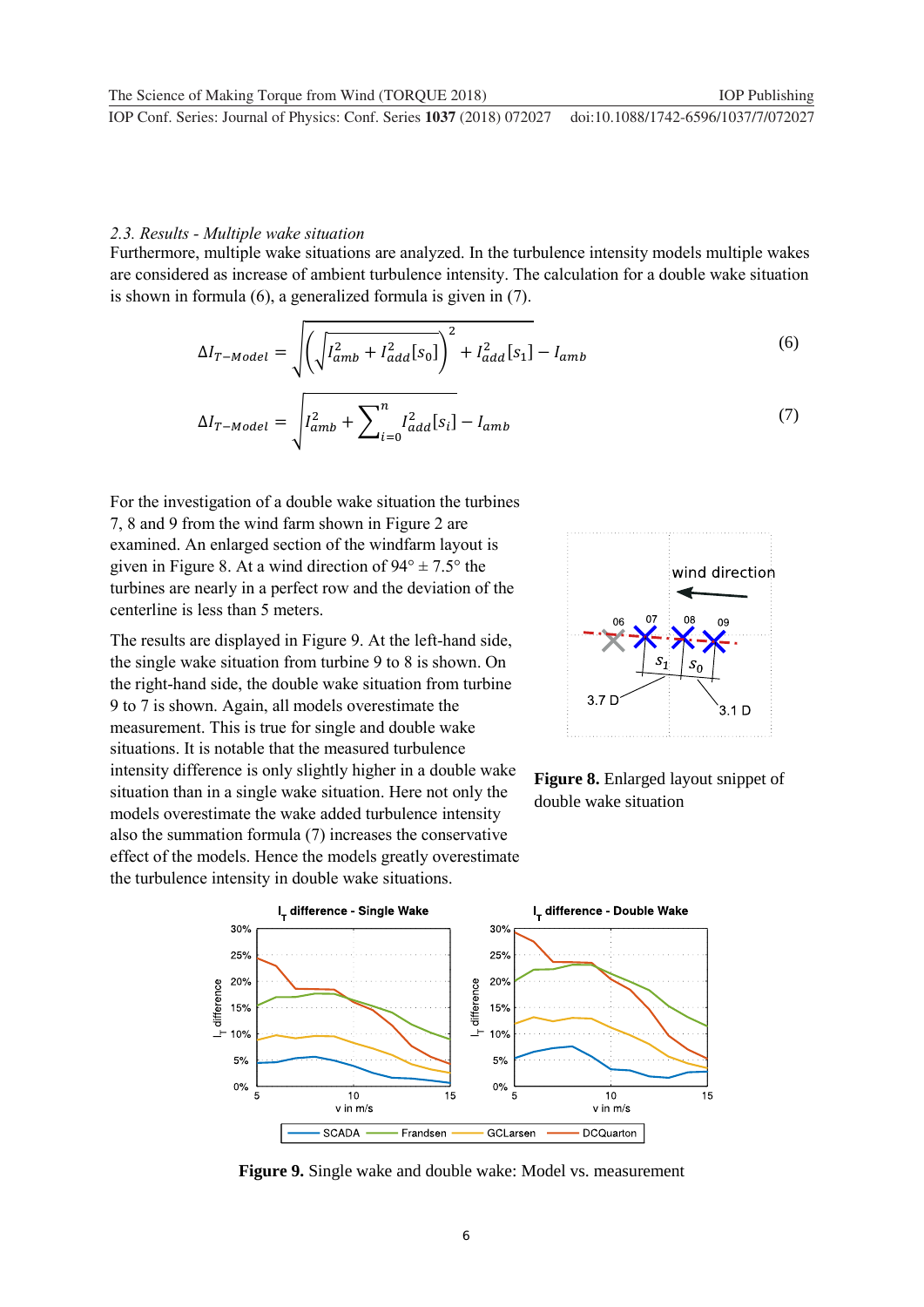# **3. Conclusion**

In this study a method was developed to validate engineering turbulence models without any cost extensive measuring campaigns by using the turbine SCADA data. A method was developed which generates a validation for all given models over all wind speeds and wind directions.

All investigated models overestimate the turbulence intensity to a large extent. This study shows that the widely used model of S. Frandsen can be ranked conservative for the examined wind farms. The closest representation of the measurements was achieved with the G.C. Larsen model. The overestimation of the D.C. Quarton model as already shown in [1] is also true for turbines of the multi megawatt class. To get the most realistic results it would be necessary to recalibrate the parameters of the models, which is also recommended by S. Frandsen in [6]. As long as no model parameter is recalibrated, it is suggested to use the G.C. Larsen model to estimate the wake added turbulence intensity. All models require an individual parameterization to perform best, where the most complex model is not necessarily the most accurate, in accordance to the results in [1]. This study also confirms the preliminary validation results of T. Sørensen et. al. in [1], nevertheless the turbines used in [1] are not fully comparable to the turbines in this study. Similar results in terms of energy deviation were found to be true in [10]. Here also the G.C: Larsen model showed the best results, but all investigated models were found to be conservative.

As it was shown that the S. Frandsen model behaves very conservative, it is recommended to recalculate existing wind farms in terms of turbulence. This could lead to less restrictive sector management settings which will increase the wind farms annual energy production. New projects will benefit from this results since the turbine layout could be denser or turbines could be placed in regions where it was not possible before. All results are preliminary so far, since it needs to be examined how the G.C. Larsen model or a new parameterized model perform in terms of the wind turbine loads.

### **References**

- [1] Thomas Sørensen, Morten Lybech Thøgersen, Per Nielsen, Anselm Grötzner, and Stefan Chun, *Evaluating Models for Wind Turbine Wake Added Turbulence – Sensitivity Study of the Models and Case Study*. Athens: European wind energy conference & exhibition, 2006.
- [2] J.W.M. Dekker and J.T.G. Pierik, *European Wind Turbine Standards II*. Bergen, Niederlande: ECN Solar & Wind Energy, 1998.
- [3] International Electrotechnical Commission (IEC), "A1: Wind turbines Part 1: Design requirements Guideline," in IEC 61400-1 Ed. 3. Geneva: VDE VERLAG GmbH, 2010.
- [4] DNV GL SE. WindFarmer: Analyst. https://www.dnvgl.com/energy/generation/software/windfarmer/windfarmer-analyst.html
- [5] EMD International A/S. EMD International A/S windPRO. https://www.emd.dk/windpro/
- [6] Sten Troneas Frandsen, Turbulence and turbulencegenerated structural loadinf in wind turbine clusters. Roskilde: Risoe Natianal Laboratory, 2007.
- [7] G, C Larsen, J Høstrup, and H Madsen, "Wind fields in wakes," in 1996 European Union wind energy conference. Proceedings. Bedford, 1996, pp. 764-768.
- [8] D C Quarton and J F Ainslie, "Turbulence in Wind Turbine Wakes," in Wind Engineering Vol14 No1.: Sage Publications, Ltd., 1990, pp. 15-23.
- [9] The Danish Energy Agency's Approval Scheme for Wind Turbines, RECOMMENDATION FOR TECHNICAL APPROVAL OF OFFSHORE WIND TURBINES.: The Danish Energy Agency's Approval Scheme for Wind Turbines / Risø , 2001.
- [10] Demetrios Zigras and Kai Moennich. (2007) Farm Efficiencies In Large Wind Farms.